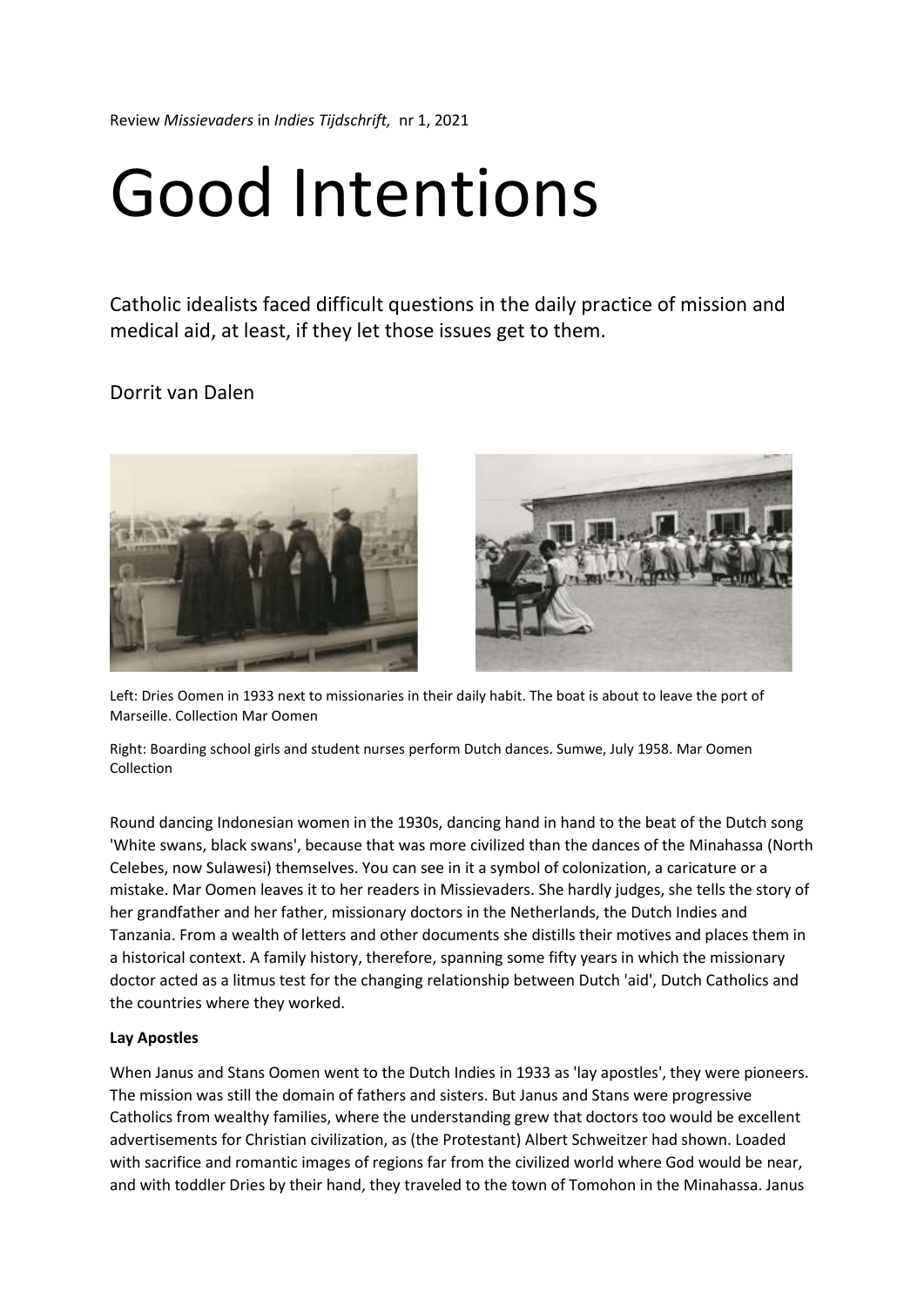would run a hospital, set up by Dutch nuns, and together they would show how a Catholic model family (four children were added) led a pleasant and blessed life. It was a bit disappointing that Tomohon was not as primitive as the Lambarene of Schweitzer and that the pagans in the Minahassa had already been Christianized by Protestants. But the couple learned Malay and Tombulu, he operated and healed, she taught women to weave and dance (and later felt uncomfortable about the latter).

Yet they just couldn't get in. "Wherever we go, the conversations stop," Janus wrote to a friend after a few years. In the eyes of the local population, they remained representatives of the white rulers. Logical, because they kept celebrating the Dutch version of Sint Nicolas with the sisters and forbid their children to play with 'native' children. But they themselves saw it differently. In the Netherlands in particular, the Dutch government kept missionary workers to some extent in check, because it did not want any conflict with Islamic administrators. In their own eyes, the churches, the colonial administration and the missionary doctor were busy with different things. Janus was annoyed by the sisters' lack of professionalism and their 'ostentatious compassion' and later also by the heartlessness of Dutch planters in Java.

## **War**

In 1940 - Japan was about to invade Celebes - the family moved to Java. Janus became a doctor in the service of planters, in Rangkasbitung, where Douwes Dekker wrote Max Havelaar. Even when they did not give him the opportunity to improve conditions for their workers, he did not realize that he and the Catholic mission were on the side of the colonial ruler and, at most, the lndonesian elite. (Here his granddaughter drops the word haughtiness once.) Shortly afterwards, with the destruction in the wake of the Japanese invasion of everything Dutch, the realization of being hated hit hard. Subsequently, the family was dispersed in several Japanese camps, which they all survived. An example of how well Oomen chooses her quotes: the captain of the ship with which Stans and the children after the war go on leave to the Netherlands, had received this assignment: "Don't let people on your boat have the feeling that they actually are pitiful wretches, men and women without a future. " From idealists to wretches, it had happened in just thirteen years.

## **Missionary doctor becomes tropical doctor**

When Stans left for Java again, her eldest son Dries stayed behind at a boarding school in Nijmegen. His holidays he spent with relatives. 'You feel like a guest everywhere,' he wrote to his parents in 1949 and that phrase is the core of the book to me. The confusion that Janus should have seen became the drama of Dries' life. Out of idealism, a sense of duty and solidarity with his parents, he went to Tanzania as a doctor; and out of longing for a home that was not in the Netherlands. He offered his services to a progressive Dutch bishop, who supported the struggle for independence and was good friends with Nyerere, the future president of Tanzania. Also his family will live next to a Catholic missionary hospital and share daily life with Dutch sisters and fathers, not with Tanzanians.

But it frustrates Dries that Catholic care in Tanzania is mainly used to stop the rise of Islam (which had been there for a few centuries) and to curb that of Protestants. It annoys him that religious leaders act as if everyone in Africa is pathetic and working in Africa is heroic. Like many of his colleagues, he wants to see more of Africa outside the scope of the Catholic mission, to reach other people, work together with what we now call traditional healers. This was not possible within the Catholic structure and many missionary doctors left.

In 1965 Dries switched to the development aid that was coming into vogue at the time, namely in Ethiopia, the only African country that had never been colonized. The missionary doctor became a